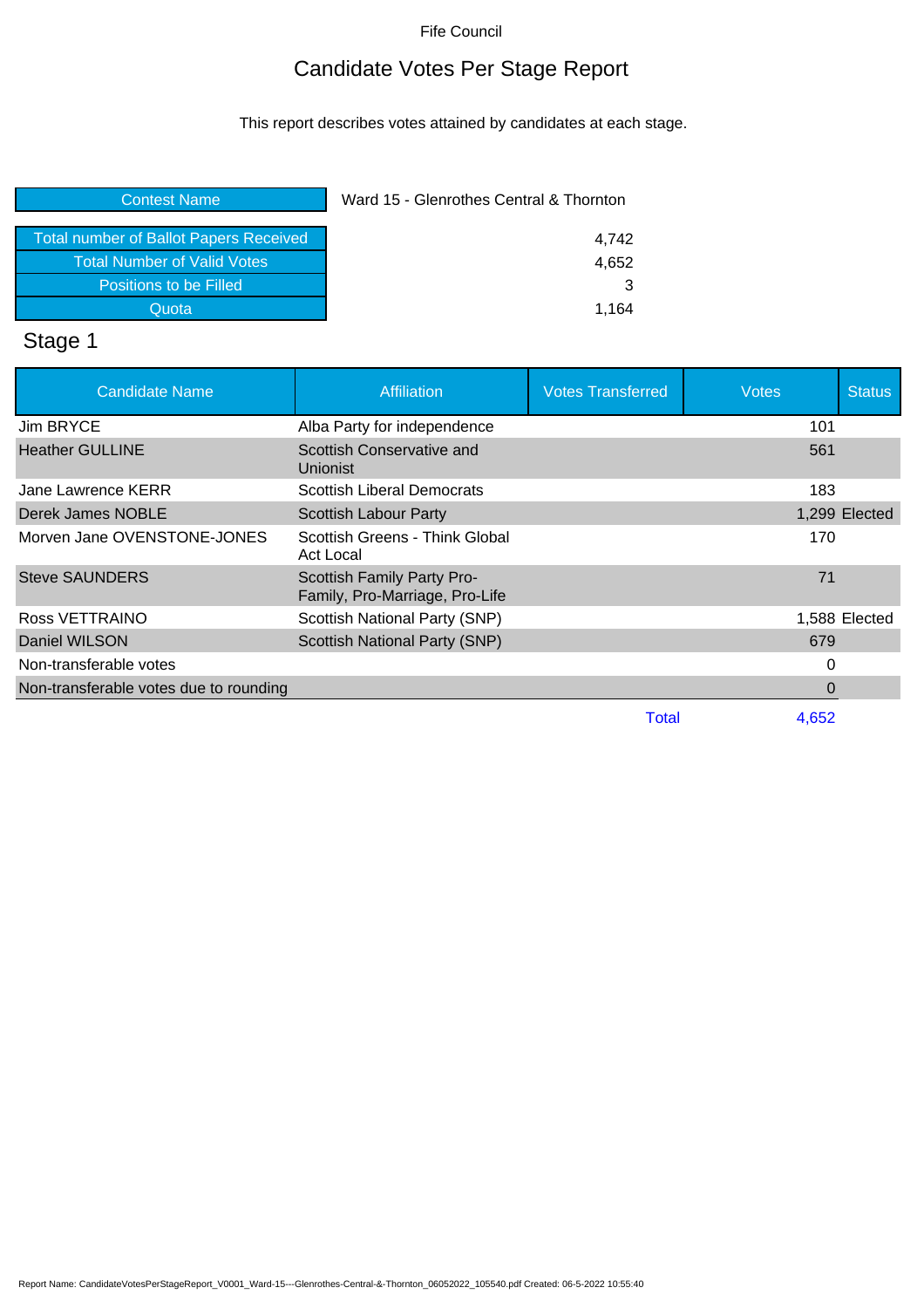# Candidate Votes Per Stage Report

This report describes votes attained by candidates at each stage.

# Stage 2

# Surplus of Ross VETTRAINO 424.00000

| <b>Candidate Name</b>                  | <b>Affiliation</b>                                           | <b>Votes Transferred</b> | <b>Votes</b> | <b>Status</b> |
|----------------------------------------|--------------------------------------------------------------|--------------------------|--------------|---------------|
| Jim BRYCE                              | Alba Party for independence                                  | 4.80600                  | 105.80600    |               |
| <b>Heather GULLINE</b>                 | Scottish Conservative and<br><b>Unionist</b>                 | 5.34000                  | 566.34000    |               |
| Jane Lawrence KERR                     | <b>Scottish Liberal Democrats</b>                            | 5.87400                  | 188.87400    |               |
| Derek James NOBLE                      | <b>Scottish Labour Party</b>                                 | 0.00000                  | 1,299.00000  |               |
| Morven Jane OVENSTONE-JONES            | Scottish Greens - Think Global<br>Act Local                  | 10.14600                 | 180.14600    |               |
| <b>Steve SAUNDERS</b>                  | Scottish Family Party Pro-<br>Family, Pro-Marriage, Pro-Life | 2.93700                  | 73.93700     |               |
| Ross VETTRAINO                         | Scottish National Party (SNP)                                | -424.00000               | 1,164.00000  |               |
| Daniel WILSON                          | Scottish National Party (SNP)                                | 367.12500                | 1,046.12500  |               |
| Non-transferable votes                 |                                                              | 27.76800                 | 27.76800     |               |
| Non-transferable votes due to rounding |                                                              | 0.00400                  | 0.00400      |               |
|                                        |                                                              | Total                    | 4,652.00000  |               |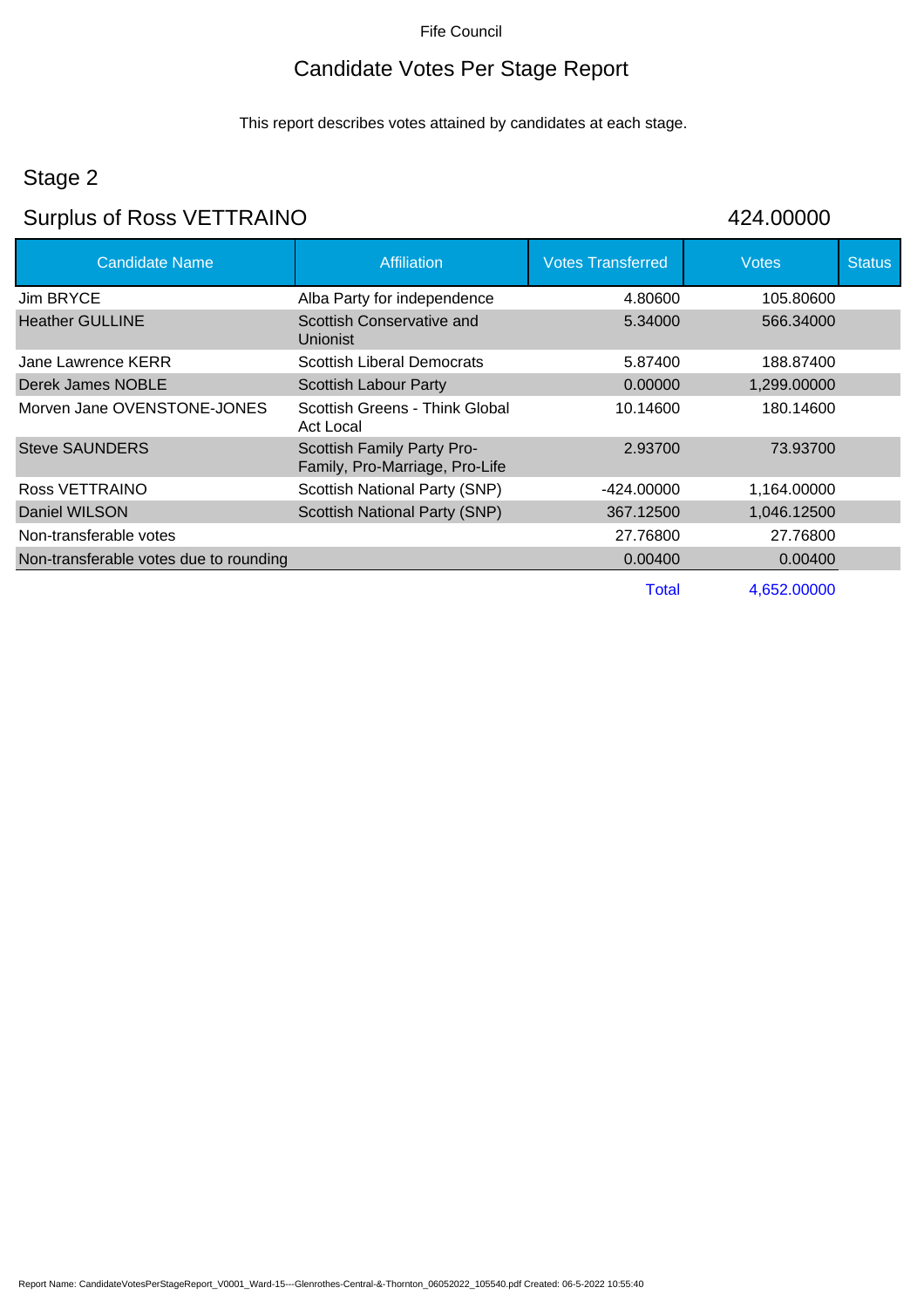# Candidate Votes Per Stage Report

This report describes votes attained by candidates at each stage.

### Stage 3

# Surplus of Derek James NOBLE 135.00000

| <b>Candidate Name</b>                  | <b>Affiliation</b>                                           | <b>Votes Transferred</b> | <b>Votes</b> | <b>Status</b> |
|----------------------------------------|--------------------------------------------------------------|--------------------------|--------------|---------------|
| <b>Jim BRYCE</b>                       | Alba Party for independence                                  | 3.22152                  | 109.02752    |               |
| <b>Heather GULLINE</b>                 | Scottish Conservative and<br><b>Unionist</b>                 | 19.53696                 | 585.87696    |               |
| Jane Lawrence KERR                     | <b>Scottish Liberal Democrats</b>                            | 34.29360                 | 223.16760    |               |
| Derek James NOBLE                      | <b>Scottish Labour Party</b>                                 | $-135.00000$             | 1,164.00000  |               |
| Morven Jane OVENSTONE-JONES            | Scottish Greens - Think Global<br>Act Local                  | 11.32728                 | 191.47328    |               |
| <b>Steve SAUNDERS</b>                  | Scottish Family Party Pro-<br>Family, Pro-Marriage, Pro-Life | 6.23520                  | 80.17220     |               |
| Ross VETTRAINO                         | <b>Scottish National Party (SNP)</b>                         | 0.00000                  | 1,164.00000  |               |
| Daniel WILSON                          | Scottish National Party (SNP)                                | 17.14680                 | 1,063.27180  |               |
| Non-transferable votes                 |                                                              | 43.23072                 | 71.00272     |               |
| Non-transferable votes due to rounding |                                                              | 0.00792                  | 0.00792      |               |
|                                        |                                                              | Total                    | 4,652.00000  |               |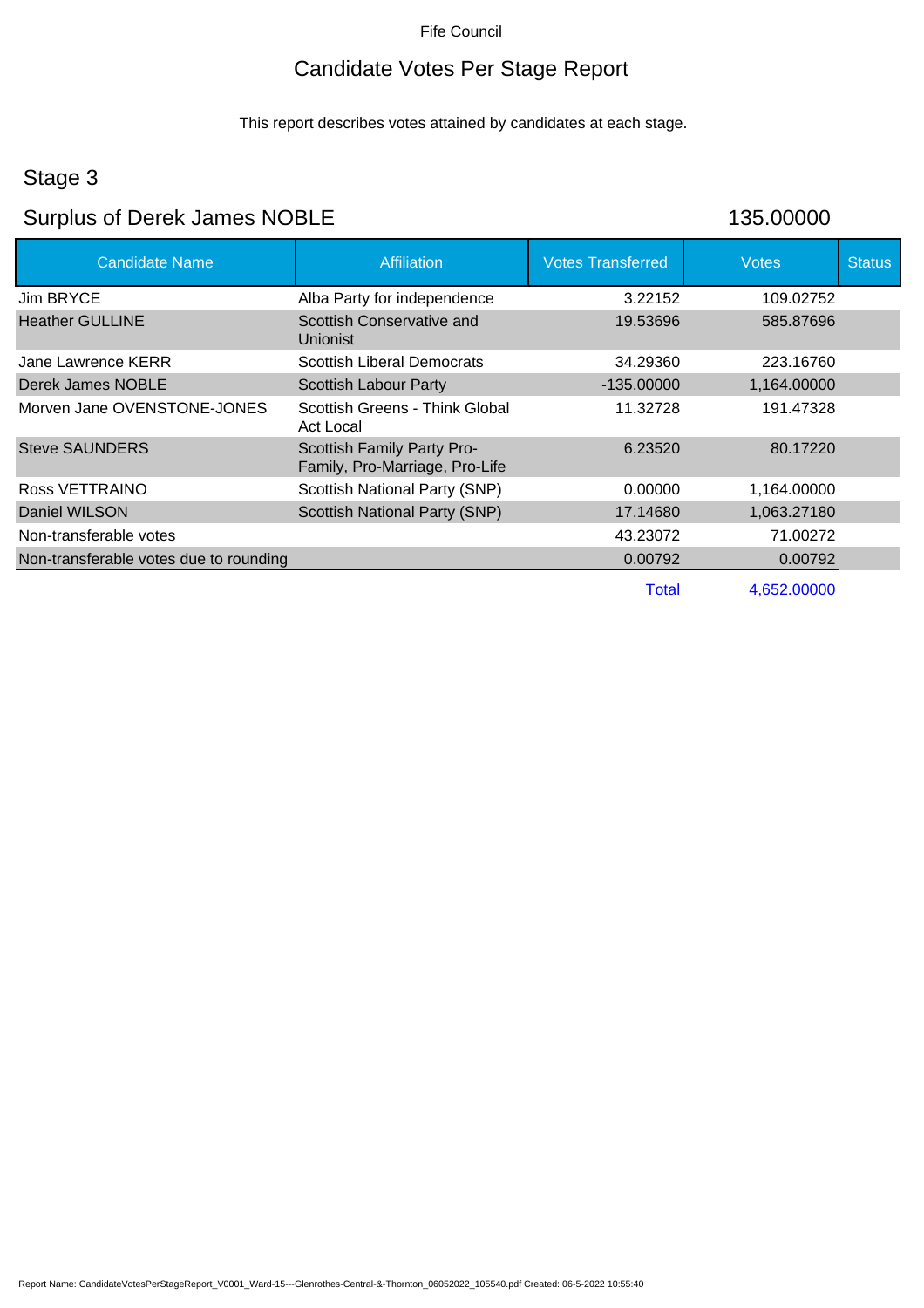# Candidate Votes Per Stage Report

This report describes votes attained by candidates at each stage.

# Stage 4

#### Exclusion of Steve SAUNDERS 80.17220

| <b>Candidate Name</b>                  | Affiliation                                                  | <b>Votes Transferred</b> | <b>Votes</b> | <b>Status</b> |
|----------------------------------------|--------------------------------------------------------------|--------------------------|--------------|---------------|
| <b>Jim BRYCE</b>                       | Alba Party for independence                                  | 7.41568                  | 116.44320    |               |
| <b>Heather GULLINE</b>                 | Scottish Conservative and<br>Unionist                        | 21.94968                 | 607.82664    |               |
| Jane Lawrence KERR                     | Scottish Liberal Democrats                                   | 8.78104                  | 231.94864    |               |
| Derek James NOBLE                      | Scottish Labour Party                                        | 0.00000                  | 1,164.00000  |               |
| Morven Jane OVENSTONE-JONES            | Scottish Greens - Think Global<br>Act Local                  | 16.30620                 | 207.77948    |               |
| <b>Steve SAUNDERS</b>                  | Scottish Family Party Pro-<br>Family, Pro-Marriage, Pro-Life | $-80.17220$              | 0.00000      |               |
| Ross VETTRAINO                         | <b>Scottish National Party (SNP)</b>                         | 0.00000                  | 1,164.00000  |               |
| Daniel WILSON                          | Scottish National Party (SNP)                                | 4.57876                  | 1,067.85056  |               |
| Non-transferable votes                 |                                                              | 21.14084                 | 92.15148     |               |
| Non-transferable votes due to rounding |                                                              | 0.00000                  | 0.00000      |               |
|                                        |                                                              | Total                    | 4.652.00000  |               |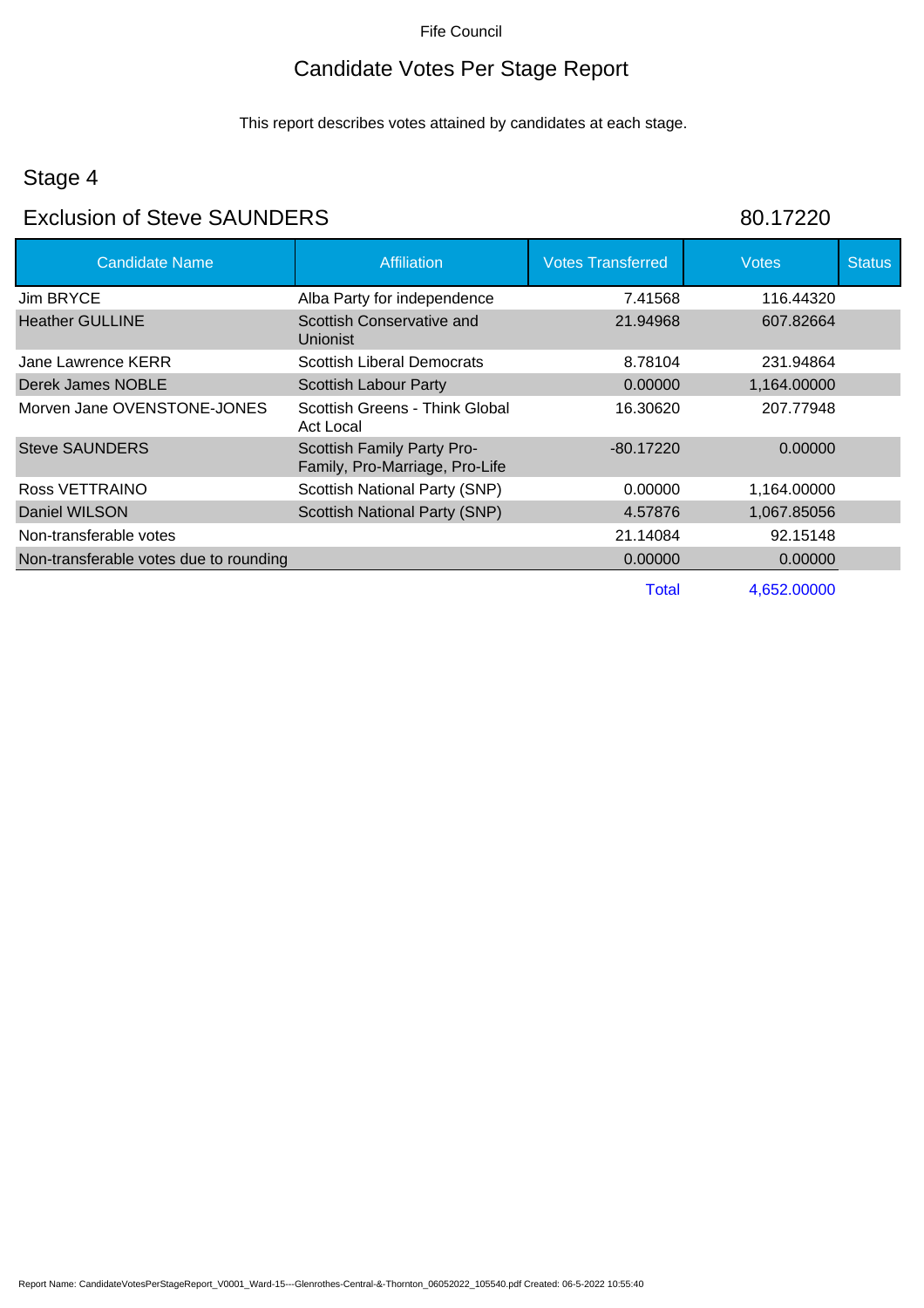# Candidate Votes Per Stage Report

This report describes votes attained by candidates at each stage.

# Stage 5

#### Exclusion of Jim BRYCE 116.44320

| <b>Candidate Name</b>                  | <b>Affiliation</b>                                           | <b>Votes Transferred</b> | <b>Votes</b> | <b>Status</b> |
|----------------------------------------|--------------------------------------------------------------|--------------------------|--------------|---------------|
| Jim BRYCE                              | Alba Party for independence                                  | -116.44320               | 0.00000      |               |
| <b>Heather GULLINE</b>                 | Scottish Conservative and<br>Unionist                        | 12.51960                 | 620.34624    |               |
| Jane Lawrence KERR                     | <b>Scottish Liberal Democrats</b>                            | 14.57876                 | 246.52740    |               |
| Derek James NOBLE                      | <b>Scottish Labour Party</b>                                 | 0.00000                  | 1,164.00000  |               |
| Morven Jane OVENSTONE-JONES            | Scottish Greens - Think Global<br>Act Local                  | 14.16636                 | 221.94584    |               |
| <b>Steve SAUNDERS</b>                  | Scottish Family Party Pro-<br>Family, Pro-Marriage, Pro-Life | 0.00000                  | 0.00000      |               |
| Ross VETTRAINO                         | Scottish National Party (SNP)                                | 0.00000                  | 1,164.00000  |               |
| Daniel WILSON                          | <b>Scottish National Party (SNP)</b>                         | 46.23992                 | 1,114.09048  |               |
| Non-transferable votes                 |                                                              | 28.93856                 | 121.09004    |               |
| Non-transferable votes due to rounding |                                                              | 0.00000                  | 0.00000      |               |
|                                        |                                                              | Total                    | 4,652.00000  |               |